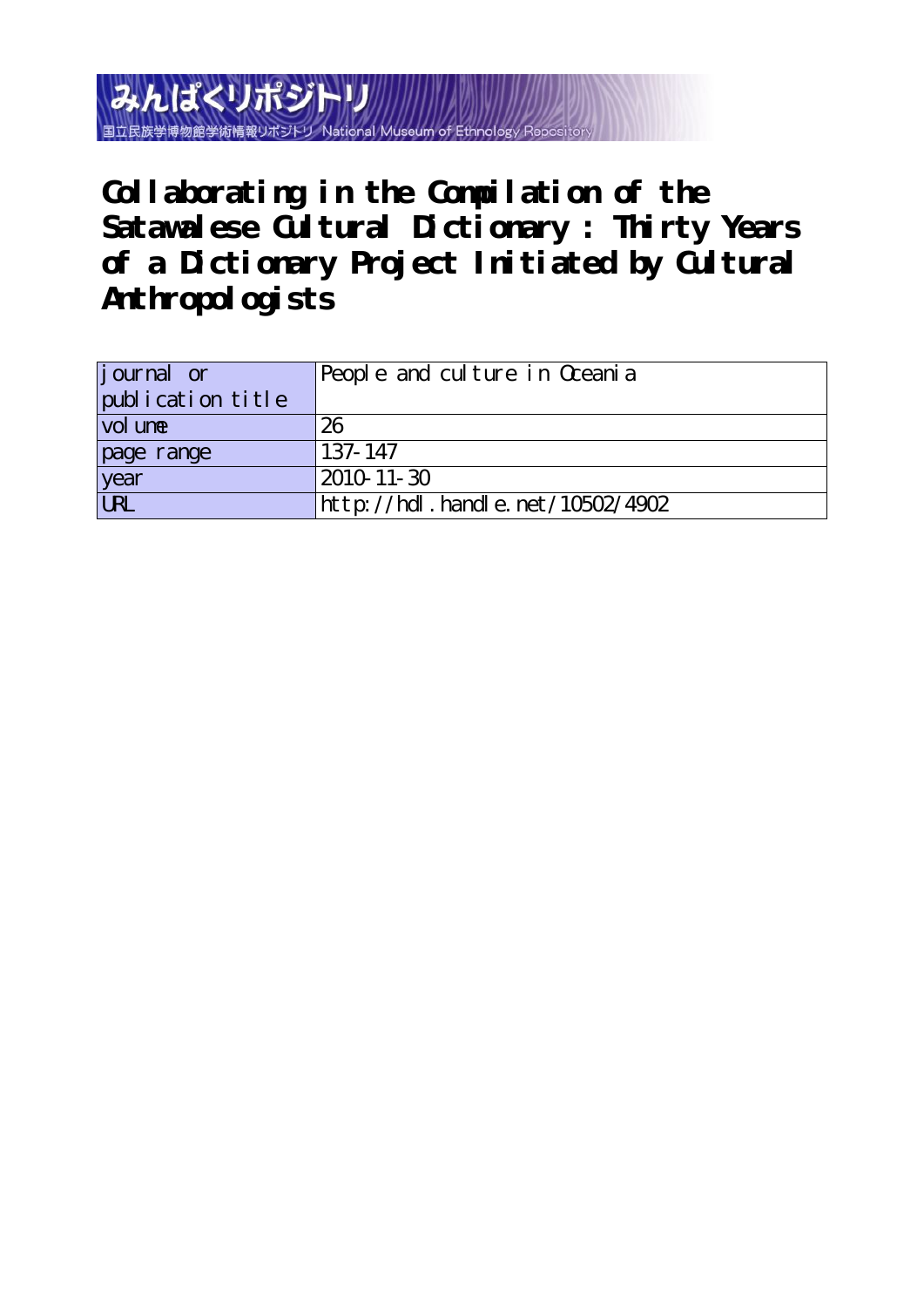# Communication

# Collaborating in the Compilation of the Satawalese Cultural Dictionary: Thirty Years of a Dictionary Project Initiated by Cultural Anthropologists

# Ritsuko Kikusawa\*

# 1. Introduction

 A dictionary of the Satawalese language is currently being compiled at Japan's National Museum of Ethnology. Its main data are cultural terms recorded by a team of three Japanese cultural anthropologists who stayed on Satawal, an island in Micronesia, for two separate periods in 1978-1980. Various factors hindered progress on the work for two decades, and the original materials were never published. This paper describes part of the "rise and fall, and rise again" of the Satawalese Dictionary Project.

## 2. How It Started

 Satawalese is the language spoken on Satawal Island in Micronesia, located about 2/3 of the way from Yap to Chuuk (formerly Truk) (see Figure 1). It is a raised coral island surrounded by a reef 6km in circumference and 50m wide on average. The island's average height is 4m. An August 1978 census found 492 residents in 86 households. There are also Satawalese communities in Yap and Saipan, which form part of the Saipan-Carolinian community.

Shuzo Ishimori and Ken'ichi Sudo, cultural anthropologists and researchers at Japan's National Museum of Ethnology, first set foot on Satawal Island over 32 years ago in June 1978. During a stay of approximately three months, they confirmed that this was one area of Micronesia where the traditional lifestyle was better maintained than in other areas, and in particular, the traditional knowledge and sophisticated techniques of long distance navigation were still being passed down from generation to generation. With another anthropologist, Tomoya Akimichi, they conducted further research on Satawal between June 1979 and January 1980.

National Museum of Ethnology, Osaka, Japan; Graduate University for Advanced Studies, Osaka, Japan. [email: ritsuko@minpaku.ac.jp]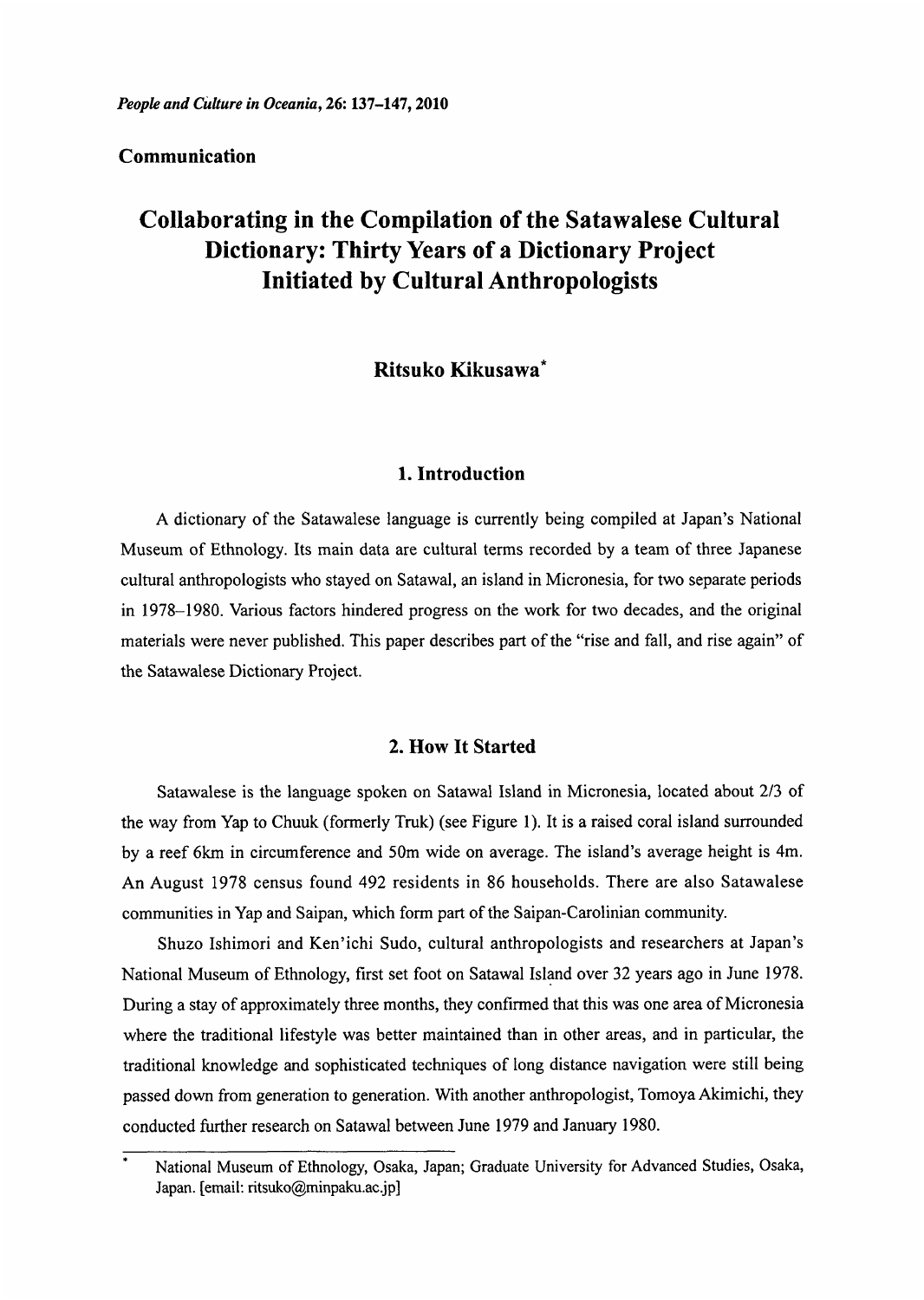

Figure 1. Satawal Island (Based on Sudo 1979: 252-253)

 Traditional knowledge on Satawal was a carefully guarded form of clan property usually inaccessible to foreigners, but by the late 1970s, westernization and the introduction of Christianity (1952) had weakened young people's interest in such archaic, "non-practical" knowledge. It was obvious that much of Satawal's inherited knowledge was disappearing as older clan members passed away, and many words were no longer used or even understood by much of the population. Thus the anthropologists could report that "senior members of the community were happy to share precious knowledge that they had previously kept secret, wanting it to be documented rather than lost forever."

When the researchers returned to Japan, they initiated the project of compiling a Satawalese—English dictionary, hoping to document the results of their research in a form that would be accessible to the people of Satawal so that the island's community would not lose knowledge of the traditional technical terms that formed part of their cultural heritage. Two other people joined the project. One was Hiroshi Sugita, a linguist and one of the authors of a dictionary (Goodenough and Sugita, 1990) of Trukese, which is closely related to Satawalese. The other person was Sabino Sauchomal, a native speaker of Satawalese who was invited to stay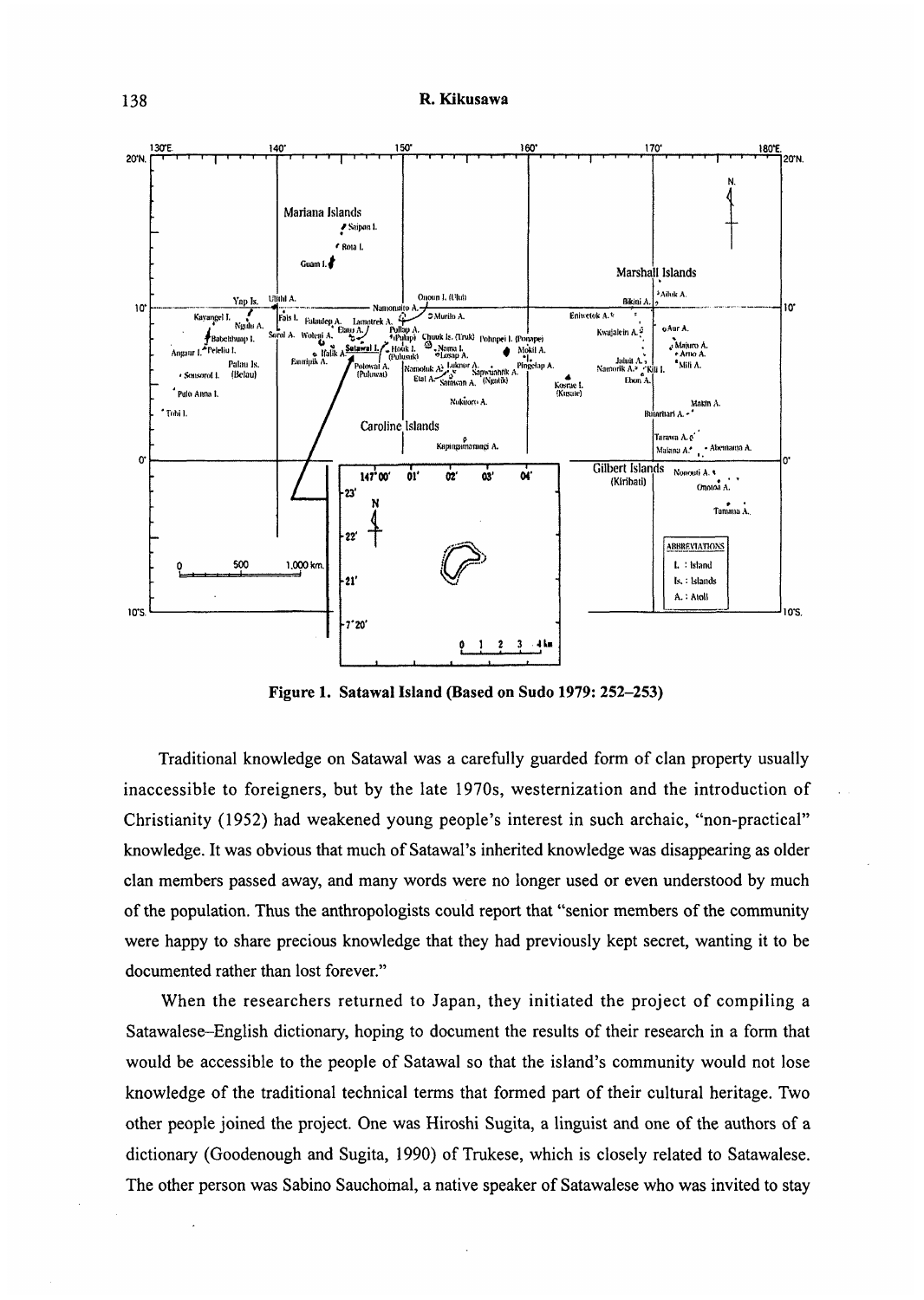in Japan for a year. Their activities gradually ceased, however, and as no more action was taken for two and a half decades, it appeared that the project would never be completed.

Soon after I joined the National Museum of Ethnology in 2005, I received an e-mail message from Ken Rehg at the University of Hawai'i. He had heard about the project and asked if I could find out what had happened to the dictionary data. After some inquiries, a set of data was discovered. The data had been stored in the IT Section of the Museum and—as can be seen in the small sample shown in Figure 2—were in a clean, non-software dependent format.' Keys to the conventions were also found with the data, and in general it seemed that there would be adequate resources for anyone interested in reviving the project. The original authors had believed from the beginning that a linguist's assistance would be necessary to write a proper dictionary, and as an Oceanic linguist and now a resident researcher of the Museum, I made a good candidate. For my part, I was by this time fully convinced that these data were valuable and needed to be made available to the public. In this way I became involved with the Satawalese dictionary project.

# 3. Problems

 Although the data were physically clean, many problems surfaced as the work proceeded. For example, it became clear that work on the dictionary had stopped just when the five original researchers had combined their separate sets of information into a single file. As a result, there were not only duplicate entries but at times also three, four, or even five slightly different entries for a single term. Yet this was a minor problem. There were others related to orthography, the details of which are discussed in 3.1. Entries were heavily biased toward traditional culture; while the list included 194 land division names and 46 taro patch names (all proper nouns), many basic vocabulary words were missing, including those for numbers, body parts, and family members (see 3.1). Worse, English definitions in the original manuscript were often incomprehensible (3.2).

# 3.1 Orthography

One of the first things that had to be dealt with was orthography.

The dictionary's original orthography, proposed by Sugita and accepted by the other authors and by native speakers of the language, was a phonemically accurate representation of the kind used for "scholarly writing." However, the islanders' use of writing systems had

 $\overline{1}$ The legends were all kept with the data. Lines starting with the number "00" give the serial number assigned to each word; "01" labels the form of the word, and what follows "02" is the definition of the word, starting with an abbreviation indicating the word class. Symbols such as "%" and "\*" were used to control the data.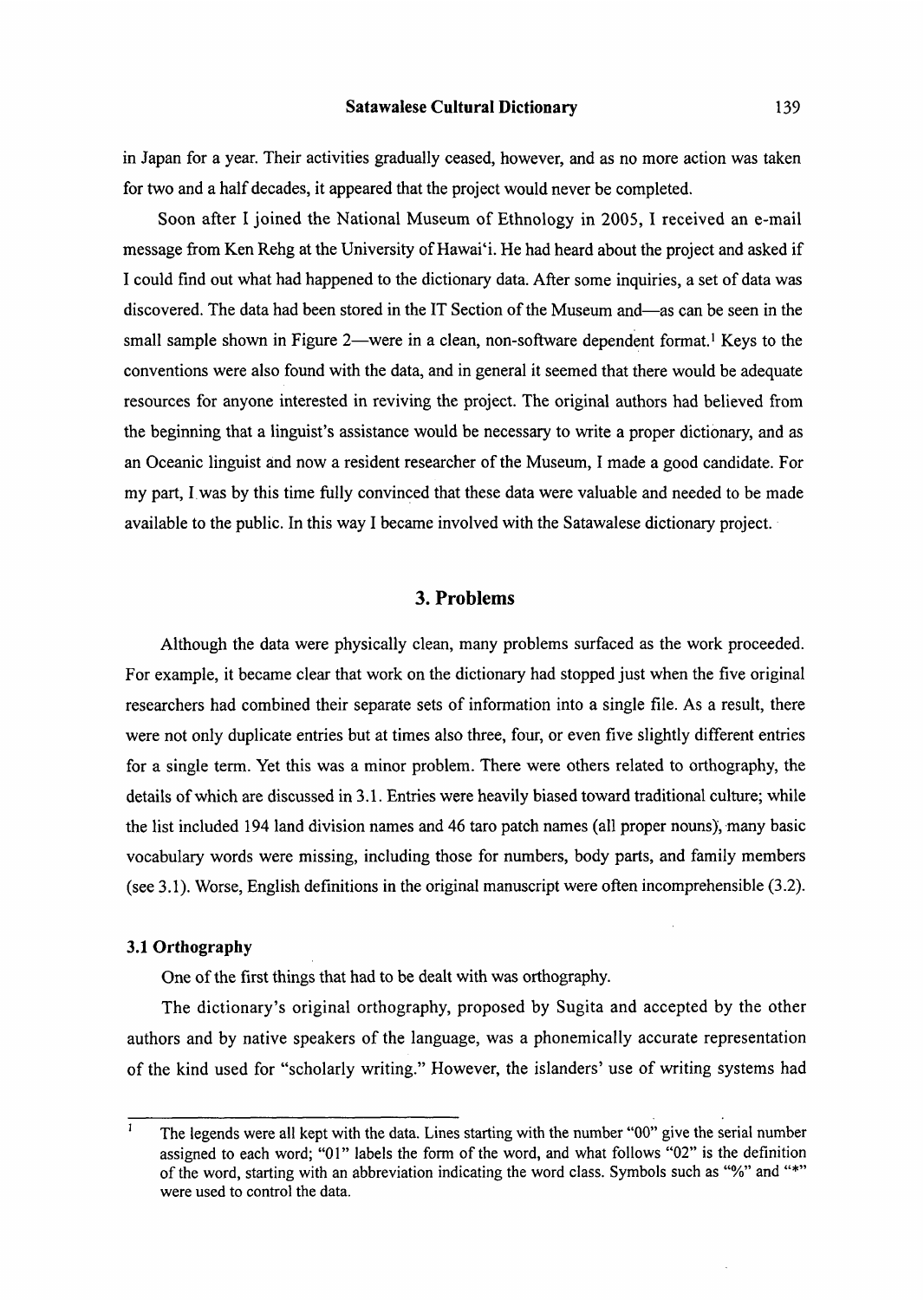```
892 
 r'u'u'k 
N. basket for carrying 
taro, bread fruits and fish etc., made of 
coconut-leaf. 
1506
Nu. 
name of a specific combination &(3,1)(3,2) @ of
knot divination (#pwee%), which indicates good omen. 
8131k 
-f i 
SUF. VERB. a *suffix that derives transitive verbs fror 
the stems of intransitive or semitranstive verbs. 
EX. #yoofi% grab. 
2955 
-fiy 
&from #fiya'-%@ SUF. NCL. ( CON. #-e-n%) *handful.
EX. #ruiwa'fiy fiya'y suupwa% two handfuls of tobacco. 
6239 
 -f i yawo 
&in compounds only@ RT. *Japanese, *Japanese_*fishermar 
EX. #re-fiyawo% Japanese fisherman, 
EX. #yo'o'no'fiyawo% Japanese fishing line. 
6117 
 -ka't 
SUF. *child. EX. #woonika't% child. EX. #yimwenika't% 
dilivery house. ( Cf. #ya'a't%). 
3759 
-nong 
SUF. DIR. *into, *inward. 
5912k 
-sa' a' n 
ASP. *not_*yet &spelled together with a subject 
pronoun@. EX. #Yesa'a'n mwongo.% He has not yet eaten. 
4487 
 -ta'n 
&from #ta'ni-%@ Suf. NCL. *row. *line. EX. #yeta'n
r'o'o'n pwaay% one row or line of dancers. 
2200k 
 -tiw 
SUF. DIR. *down, *downward(s), *westward(s). 
EX. #Waa we yittiw peekitiw.% The conoe went westward. 
EX. #Ye ppu'ngu'tiw me rhu'u'y nu'.% He fell from a 
coconut palm. 
2879 
-to 
SUF. DIR. *hither, *this *way, *towards_*here, *here. 
EX. #pwikito% bring it here. 
8136k 
 -tu'ku'm 
&See #tu'ku'ma-%@ NUM. CO. *package, *parcel, *wrapping
*pack. EX. #yetu'ku'm tu'ku'm% a pack of cigarettes.
```
Figure 2. A Sample of Discovered Data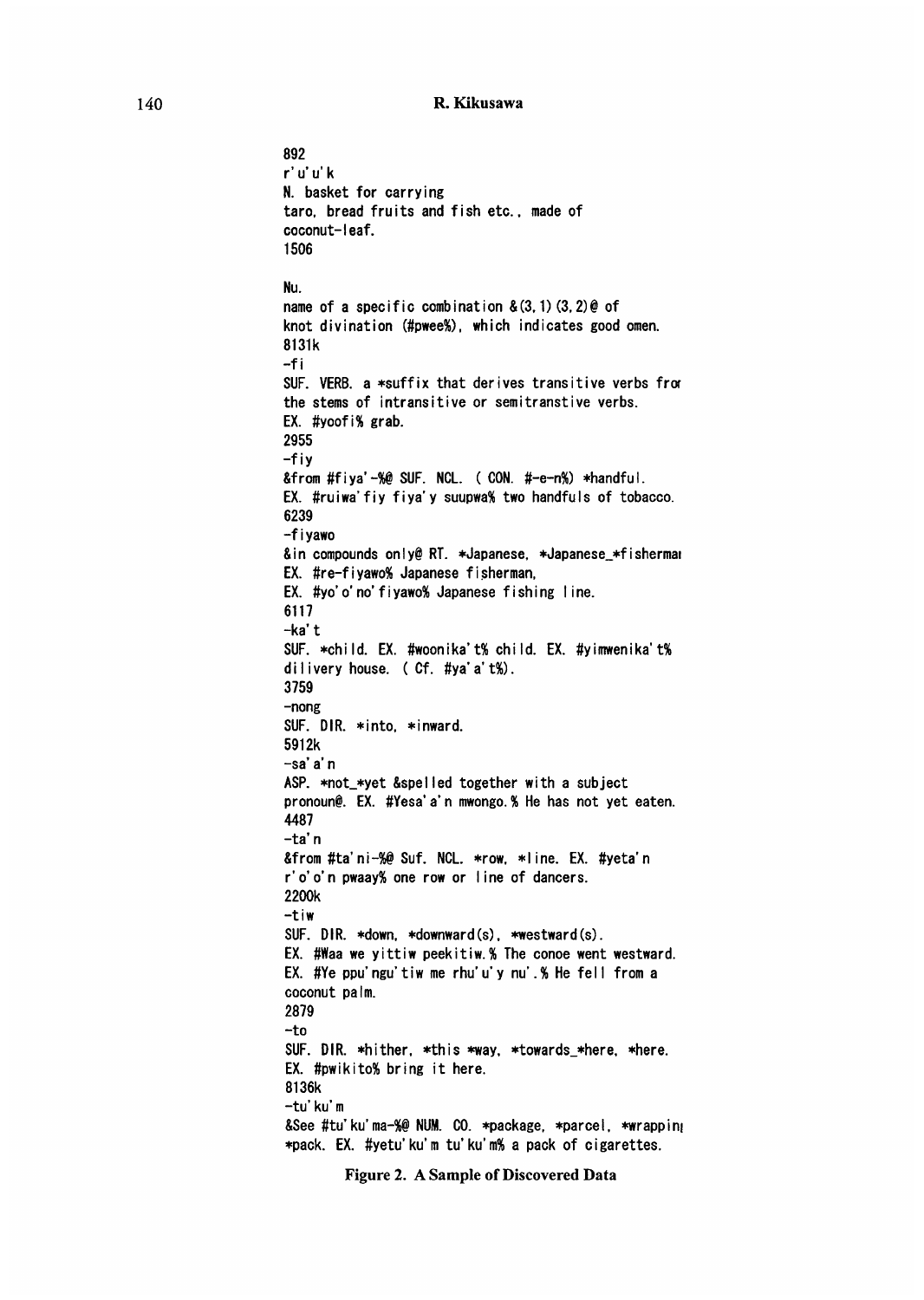| Short vowels   |         |              | Long vowels                                                                                                                                                                                                                                               |         |     |
|----------------|---------|--------------|-----------------------------------------------------------------------------------------------------------------------------------------------------------------------------------------------------------------------------------------------------------|---------|-----|
| Phoneme        | Earlier | New          | Phoneme                                                                                                                                                                                                                                                   | Earlier | New |
| [i]            |         |              | $[$ i:]                                                                                                                                                                                                                                                   | ii      | ii  |
| $[\mathrm{e}]$ | e       | e            | [e:]                                                                                                                                                                                                                                                      | ee      | ee  |
| $[\mathbf{a}]$ | á       | ae           | $[\mathbf{a}$ :]                                                                                                                                                                                                                                          | áá      | ae  |
| [ɨ]            | ũ       | iu           | $[4:] % \begin{center} % \includegraphics[width=\linewidth]{imagesSupplemental_3.png} % \end{center} % \caption { % Our method is used for the method. % The method is used in the image. % The method is used in the image. % } % \label{fig:example} %$ | úú      | iu  |
| [ခ]            | é       | eo           | [3:]                                                                                                                                                                                                                                                      | éé      | eo  |
| [a]            | a       | a            | [a:]                                                                                                                                                                                                                                                      | aa      | aa  |
| [u]            | u       | u            | [u:]                                                                                                                                                                                                                                                      | uu      | uu  |
| [0]            | 0       | $\mathbf{o}$ | [0:]                                                                                                                                                                                                                                                      | 00      | oo  |
| [၁]            |         | oa           | [၁:]                                                                                                                                                                                                                                                      | óó      | oa  |

Table 1. Correspondence between the Earlier and the Current Orthography for Vowels

evolved during the dictionary project's years of inactivity, and the original choice of orthography needed to be reexamined.2 Based on Sugita's communications with current speakers, a decision was made to replace all accented vowels with digraphs, as well as to disregard vowel length distinctions for digraphed sounds (see Table 1). The glides /y/ and /w/, which are used inconsistently in Satawalese writing, would be maintained in the new orthography. The nativespeaking representative was happy with this decision. However, the fact that the vowel lengths originally recorded would be lost in applying the new orthography did not please the linguists. To compromise, it was decided that the earlier spellings distinguishing vowel lengths, when different from those of the headwords, should also appear in the dictionary, listed under each entry as alternative spellings (AltSp:).

There were other problems related to spelling and to documentation of word forms. I realized that many words supposedly forming part of the original file were missing from the recovered data, and these had to be reentered based on other materials published by the anthropologists. The earliest publications used inconsistent spelling systems, however, so in many cases it was difficult to determine a word's correct form. We decided to enter such words as they appeared in the original sources—except for accented vowels, which we converted to the new orthographic system. These words, for which there are no equivalent entries in the original files, are identified with a subscript "x". Many basic vocabulary words that were missing in the original data, such as numbers, body parts and kinship terms, were discovered and added in the same manner.

Other inconsistencies in the data appeared to be caused by generational differences.

<sup>2</sup> For details about orthography systems that have been used to write Satawalese, see Roddy (2007: 35-43). The one used in the original manuscript of the dictionary followed that listed as "Sudo (1981)" (which probably refers to Sudo and Sauchomal, 1982) in his Table 6, where six different orthography systems are listed with sound-to-letter correspondences (Roddy, 2007: 37).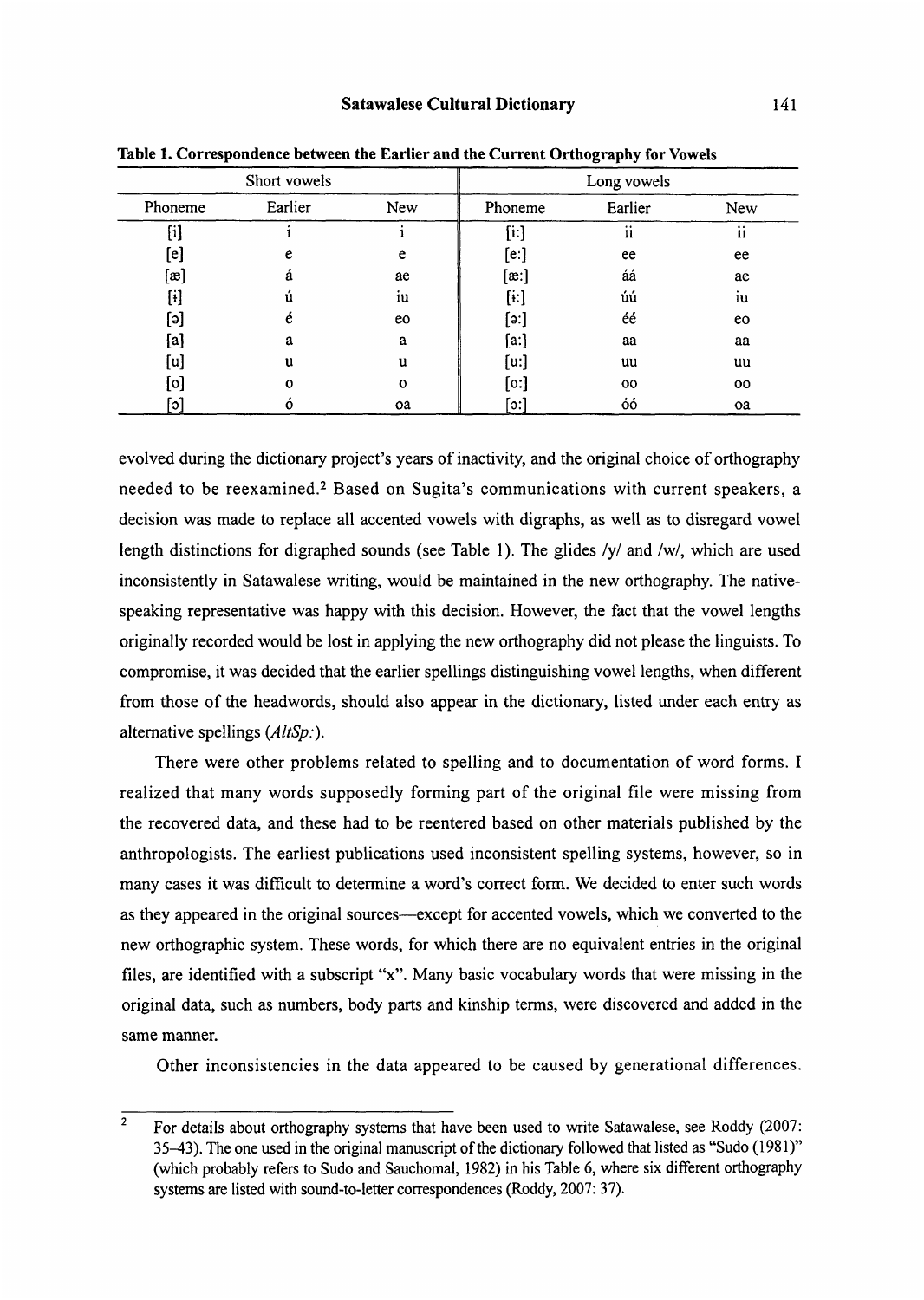### 142 R. Kikusawa

Sauchomal, one of the original compilers, was a young Satawalese man when data were being collected from senior members of his community. There is some indication of regional or stylistic variants, particularly in the use of  $/1/$  and  $/n/$ . Some compound words appear to be represented as citation forms, while others are represented as natural speech forms. These have been kept as they were recorded.

Ideally, dictionary entries use a consistent spelling system and have been double-checked for accuracy with native speakers. We lacked the time, funds, and personnel to fulfill this ideal, however. Many of the original native-speaking assistants had passed away, and few younger speakers could reproduce their elders' knowledge in our areas of interest. We could either leave data unpublished or publish it in its imperfect state, and I believed we should choose the latter option. Achieving this goal required compromises that were sometimes painful for linguists to make, but we had to be realistic and make the best of unavoidable circumstances.

The number of Satawalese language speakers probably exceeded 400 when the project was revived (Lewis, 2009); however, we were dealing with the Satawalese as it was spoken 25 years ago, a language that no longer existed. Moreover, the Satawalese-speaking community has undergone significant cultural changes since the original fieldwork was done. Additional fieldwork would only confuse the data more, making the entire project unmanageable. In short, we had to work with what information we already had. This was even truer in the context of yet another problem we faced.

# 3.2 Definitions

 As stated earlier, the words that had been collected were precious for their part in the cultural heritage of Satawal. Many of their definitions in the original manuscript, though, were incomprehensible. At first, this appeared to be a simple issue of language; the original compilers were just beginning researchers at the time, and none of them was a native speaker of English. But I soon realized that these factors accounted for only part of the problem. The truth was that terms like the ones in this dictionary depended heavily on cultural context and required lengthy explanations in order to be fully understood. I will give some specific examples to illustrate this problem.

 Examples (1) and (2) are definitions of certain words as they appeared in the original manuscript.

- (1) name of a specific combination  $(3, 1)$   $(3, 2)$  of knot divination (*pwee*), which indicates good fortune.
- (2) a fish, the name of a particular shark. It is believed to be found in the direction of tá an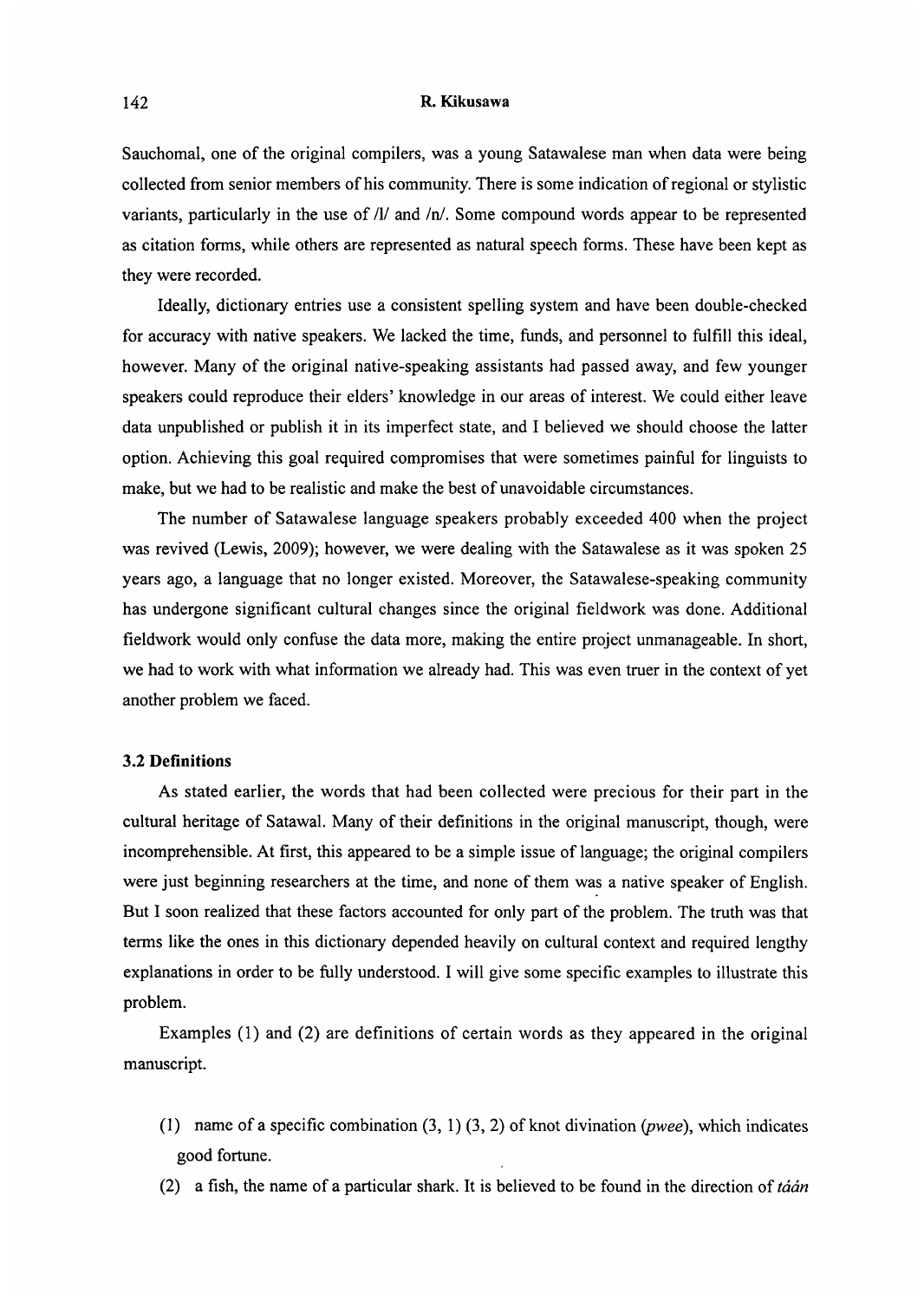Máyinap as observed from Puluwat Island, or tupwun Máyinap as observed from Truk. Cf. pwukoffin Ponowat, wukoffiy Rúul.

Trying to understand  $(2)$ , we could look up the word *taan Mayinap*, where we would find  $(3)$ .

(3) a direction, rising position of a star, Altair. Cf. tupwun Mayinap. It is  $81^\circ$  in the compass bearing.

What puzzled me about entries such as (2), setting aside the question of whether a shark would always be in the same direction relative to an island, was that many fish names listed in the dictionary were defined with a scientific name and sometimes even an English common name, while many others appeared in terms similar to this one. I wondered why some fish names and not others were defined in a way usually found in dictionaries.

In answer to my inquiries, Akimichi, one of the original researchers, explained that all the results of the three anthropologists' research in Satawal had been published (in Japanese), and that the only way the "lost" information could possibly be retrieved was to go through all these papers. This search for more information enabled many of the old definitions to be rewritten, as shown in (4), the newer version of  $(2)$  above.<sup>3</sup>

(4) the name of a shark that is part of the pwukof system of navigational clues, said by some to be located in the P9 direction from Polowat Atoll. See pwukoffin Ponowat.<sup>4</sup>

If you look up the word pwukof in the dictionary, you will find:

 $(5)$  the set of navigational clues given with reference to points on the star compa memorized by navigators to help guide canoes from one island to another.

 In short, it turns out that the definition in (2) was referring not to a real shark or shark name but rather to a label used in Satawal's navigational system.

We hoped these new definitions would be more comprehensible than the original ones, but they still seemed not to convey the full meanings of the entry words. After reviewing some

<sup>&</sup>lt;sup>3</sup> We received generous help from Lawrence A. Reid throughout the compilation of the new version of the dictionary, including English editing and advice.

<sup>4</sup> Because island names have changed over the last 25 years , spelling adjustments needed to be made in some cases. One such instance in English definitions is "Puluwat" in (2) appearing as "Polowat" in (4). Note that the same island is spelled Ponowat in Satawalese.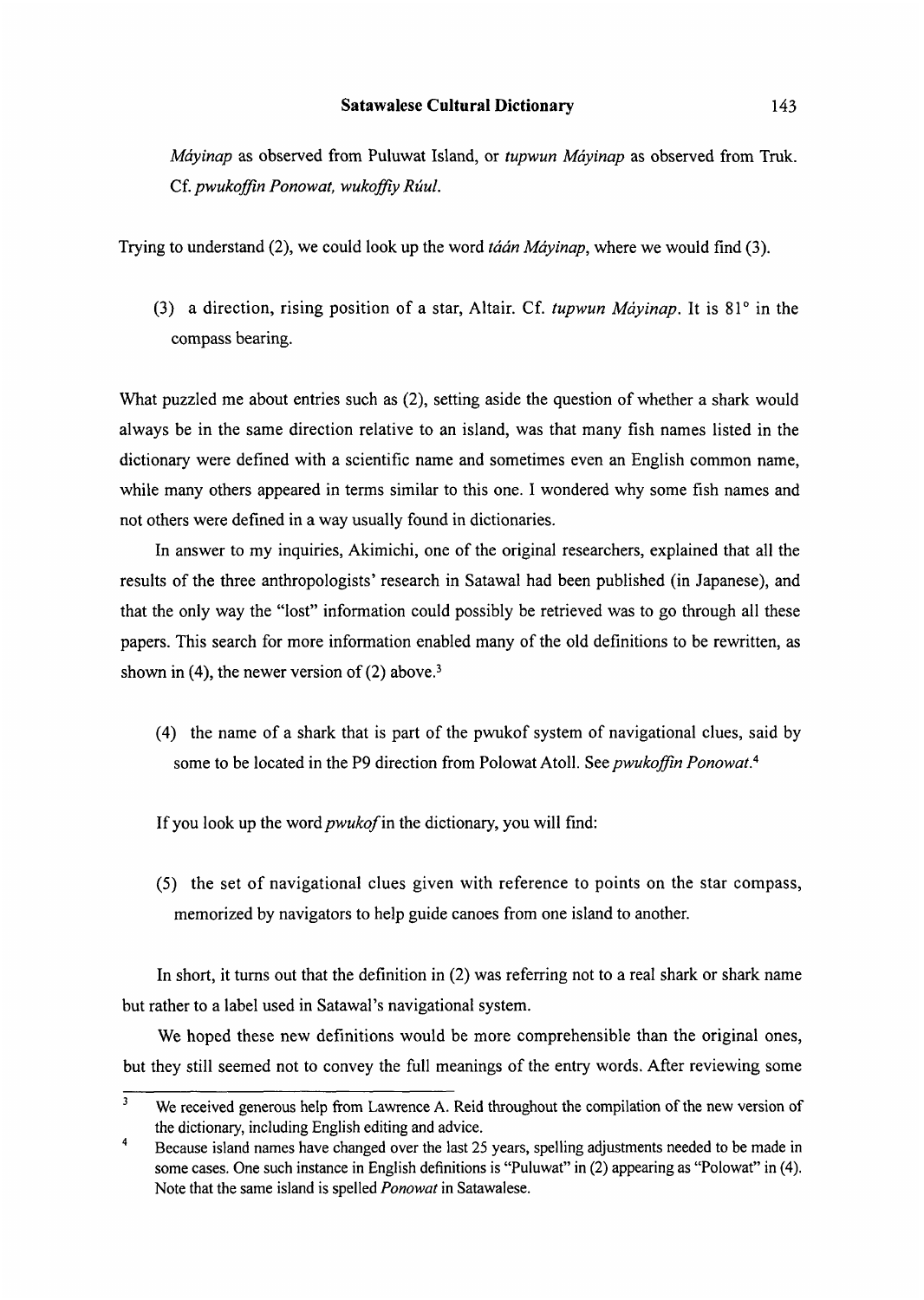#### 144 R. Kikusawa

records of Satawalese traditional knowledge, I became aware that the words belonged to a much bigger system of signifiers. The following background should help explain what I mean.

It is commonly known that people in Micronesia had highly developed navigational skills, which enabled them to sail through Micronesia and beyond. People in Satawal were still practicing long-distance ocean voyaging in the 1970s. They named ocean areas according to their own system and navigated canoes with reference to the star compass and directional-orientation knowledge shared by all male members of the community. However, the more advanced skills necessary for long-distance ocean voyaging—such as directional orientations associated with major islands (the pwukof system mentioned earlier), knowledge of phenomena surrounding the major islands, and route information—were traditionally kept secret by specialists within each school of navigation and taught only to selected youths after several periods of training. Those who completed the training and were approved as qualified underwent a ritual called *ppwo*, and thus they became paliu, or navigation specialists. A navigation specialist was responsible for taking a canoe to its destination and bringing everyone on board safely back home, and to do so, he needed to know not only about canoes and navigation but also about rituals and taboos. Thus a good paliu was usually, at the same time, a good sennap (canoe-building specialist) and sawpwe (number-divination specialist), and he was highly respected in the society.

All words related to navigational systems and navigational techniques, social activities, religious beliefs and practices, and so on therefore belonged to the world of the Satawalese, and constituted one extensive, interrelated set.

# 4. Compiling a Cultural Dictionary

 Our original plan was to publish a dictionary of the Satawalese language with a grammatical sketch and a list of abbreviations indicating the grammatical features of each entry, such as vt. for transitive verb and vi. for intransitive verb, as in other dictionaries. We were not likely to have a grammatical sketch to go with the manuscript, however, and I did not know enough about the language to complete one myself. With no grammatical information, and many basic entries missing, it seemed almost impossible to publish our data in the form of a dictionary. On the other hand, we had background information for almost all our entry words, although it had been published only in Japanese and thus was accessible only to Japanese speakers. Such information would provide for better understanding of the documented terms, and it would not be available anywhere else.

So we decided to focus on providing a list of culturally significant words and expressions, along with any information necessary for truly understanding these entries. Reflecting its nature,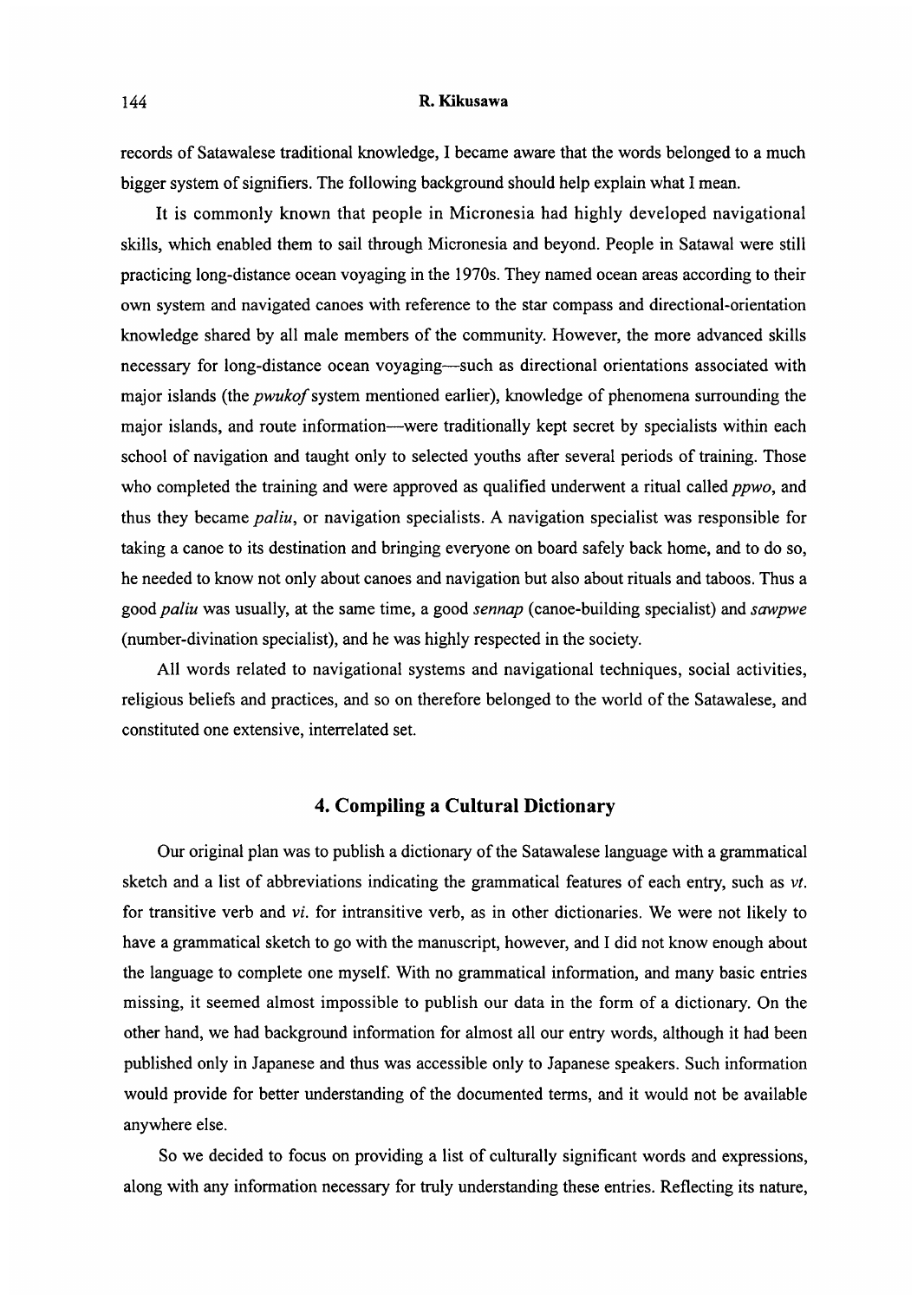our publication would be called the Satawalese Cultural Dictionary (Sauchoman et al., in prep.). The structure of the dictionary was rearranged, and its final manuscript contains a section called "Cultural Notes" instead of a grammatical sketch . There is also a list of relevant papers published by anthropologists (most in Japanese) reporting the results of their fieldwork.

The Cultural Notes section provides lists and figures to supplement the Finderlist. In this dictionary, reflecting the specialization of each of the compilers, many culture-specific terms and place names are recorded. These terms are more easily accessed when listed according to the categories appearing in each section, rather than being scattered throughout the Finderlist with nonspecific English glosses. In addition, this supplement is intended to provide access to relevant information that is available only in Japanese and which cannot easily be contained in the definitions provided for many of the cultural terms.

The Cultural Notes section consists of subsections on the world and society, navigational knowledge, stars and natural phenomena, categories of fish, and an index of scientific names of plants, fish, and other animal names, canoe part names and terms related to canoe building, and house part names. About 200 words indicating canoe parts and canoe building processes are of course listed along with pictures of a Satawalese long-distance voyaging canoe showing exactly which part each word indicates. If you look up a word in the dictionary, at the end of the definition, there is an indication, such as "[Cultural Note C4]," which brings you to the section in the Cultural Notes that is directly relevant to the word you have just looked up.

# 5. Concluding Remarks

 A final dictionary page reflecting the decisions described in this paper and others will appear as in Figure 3.

The Satawalese Cultural Dictionary, with some 5000 lexical entries and over 100 pages of cultural notes and prefatory information, will have both strengths and weaknesses that reflect the specializations of those who originally collected the data. However, I believe that its strengths will make it a unique and valuable product once it is made available to the public, particularly for the speakers of Satawalese, to whom the whole work will be dedicated. The dictionary is presently being prepared for possible publication in 2011.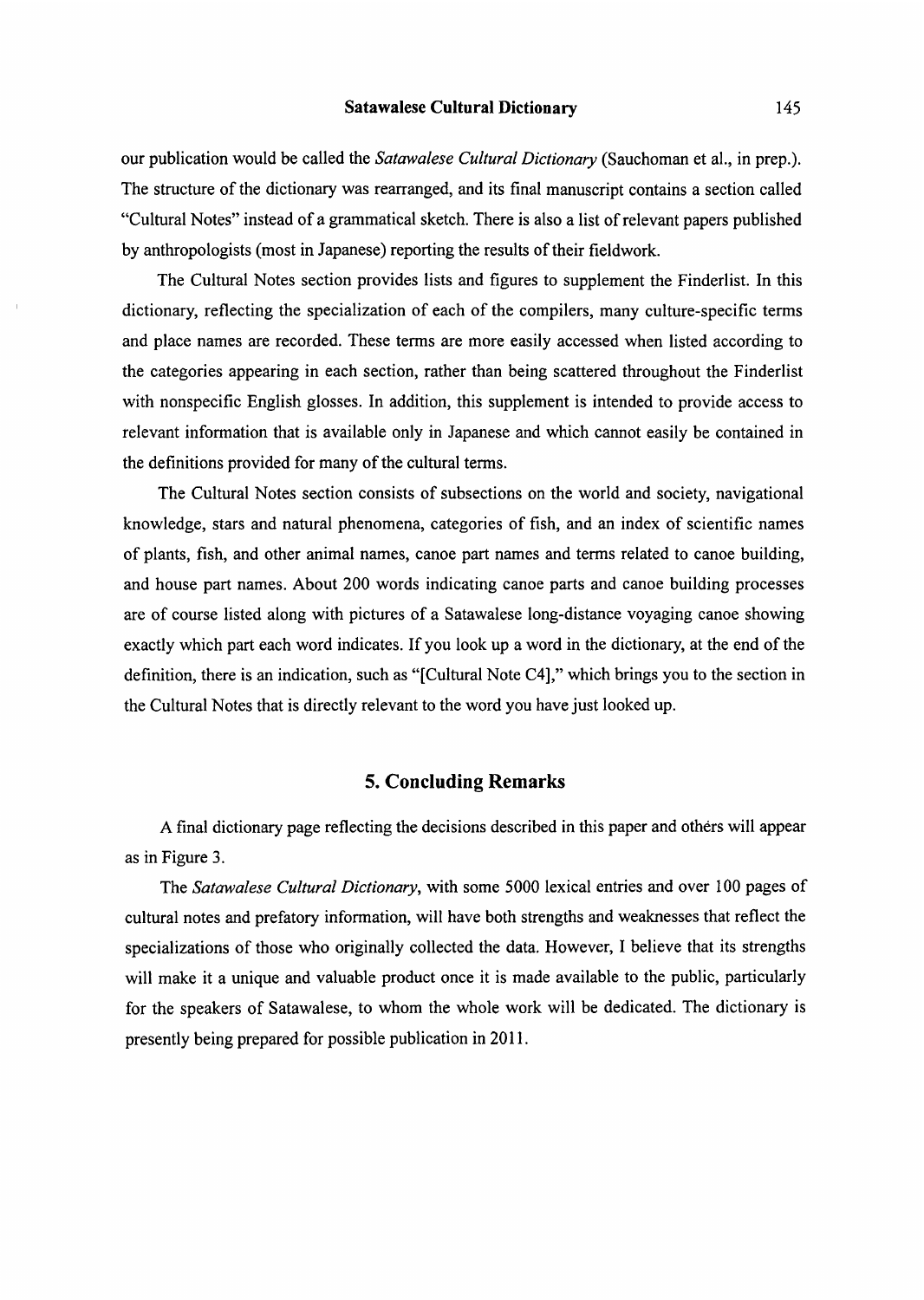#### faamini faemwa

- faamini n. family, people who live in one house. From: Eng. family.
- faamw nu. an adopted child; mother with a newborn child. NCL: yerhay. PCL: nayiun.

 $-$  vs. [vt. faemwa]. to adopt a child. Syn: mweoyiumweoy.

- faamwuto  $n$ . a person who has been adopted into a lineage. This usually refers to a child who is adopted as a toddler if not younger. An adopted person acquires the same rights to the ownership of property as that of its step-parents. This word has a negative connotation when uttered directly to the adoptee and is avoided in everyday conversation. [AltSp: mwánnireeto.] [SK85-mwáánnireto]
- faan<sub>1</sub> nu. meaning, significance, import, sense. Syn: weeween.
- $faan_2$  nu. spines on the fins or skins of fish; thorn. NCL: yefoarh.
- faang nu. a gift, as of food, goods, etc. Syn: niffang, kkefang. NCL: yeew. PCL: yaan.
- faangeras num. four thousand. Morph: faa-ngeras.
- Faankeengiy nu. a land-division name, coconut grove. Lit: 'under the keengiy'. Morph: faa, -n, keengiy. See: pwuneok 'coconut grove' . [Anth: Cultural Note B2 (25)]
- Faaparh nu. the name of a crescent-shaped reef that is part of the pwukof system of navigational clues, said to be located in the P18 star compass direction from Polowat Island. See: pwukoffin-Ponowat 'the set of navigational clues from Polowat; pwoaropwoar 'crescent shape'. [Anth: Cultural Note C4]
- faar  $n$ , the soft core of a fruit; the sponge-like core of a coconut; the pith of a tree; the egg of an octopus. NCL: yefay. PCL• yanan.
- faarh nu. pandanus tree. NCL: yefoarh. PCL: yaan.
- faarheey vt. to run after, chase or pursue s.o./s.t. Syn: faattapweey.
- faarheo num. four (flat objects). Morph faa-, -rheo. [AltSp: faarhe.]
- **Faas**, nu. the name of a reef that is part of the pwukof system of navigational clues, said to be located in the P5 star compass direction from Ifalik Atoll. It is said to be very dangerous for navigation because of the waves (noanoa) that break over it. See: pwukoffin-Ifeoniuk 'the set of navigational clues from Ifalik'. [Anth:

Cultural Note C4]

- faas n. a nest. Syn: fasafas. NCL: yeew.
- Faasaet nu. the name of the ocean area between Pollap Atoll and the Chuuk Islands. See: yitimetaw 'knowledge about ocean areas'. [AltSp: Faasát.] [Anth: Cultural Note C1-Table C1 (40)] [AT84–Faasáát]
- faasto nu. first base in baseball. From: Jap. faasuto, orig. Eng. first. NCL: yeew.
- faat n. eyebrow (non-deferential). See: noangoy-taeyiuk 'eyebrow (deferential)'.
- faatapw Variant: faattapw.
- faattapw vi. to run. faattapwenoa run away, flee, escape. Variant: faatapw.
- faattapweey vt. to run after, chase or pursue s.o./s.t. Syn: farheey.
- faay<sub>1</sub>  $nu$ . stone, rock. NCL: yefay. PCL: yaan. faay<sub>2</sub> n. tooth, teeth (deferential). See: ngii
- 'tooth (non-deferential)'.  $\textbf{fay}_2$  nu. a rich fishing ground outside the
- lagoon where bonito and other non-reef fish are caught. NCL: yefay.
- faay<sub>3</sub>  $n.$  a k.o. sickness.
- Faayis nu. a taro-patch name. See: pweon 'taro patch'. [Anth: Cultural Note B2 (T14)]
- Faayiu nu. the name of the ocean area between West Fayu Island and Pikelot Island. See: yitimetaw 'knowledge about ocean areas'. [AltSp: Faayú.] [Anth: Cultural Note C 1 –Table C I (26)] [AT84–Faayu]
- faef  $nu$ . evening. Syn: yoatoafaef. [AltSp: fááf.]
- faefae vs. [vt. faeti]. to stomp on; to stamp. Syn: pwuuraek. [AltSp: fááfá.]
- Faefaen nu. Fefen Island in the Chuuk Islands. [AltSp: Fááfán.]
- Faekenaes nu. the name of two little terns (yaraar) that is part of the pwukof system of navigational clues, said to be located in the P14 star compass direction from Lamotrek Atoll. See: pwukoffiy-Noamweoccheok 'the set of navigational clues from Lamotrek'. [AltSp: Fákenás.] [Anth: Cultural Note C4]
- faekit vs, vi. [vt. faekiti]. to seek or search for lice in s.o.'s hair; to chant while pretending to search for lice in the hair of a breadfruit ritual specialist (soawumaey) when breadfruit are not in abundance. [AltSp: fákit.]
- faekiti vt. [vs, vi. faekit]. to search someone's hair for lice; to search the hair of a soawumaey for lice when breadfruit are not in abundance. [AltSp: fákiti.]
- faemwa vt. [vs. faamw]. to adopt a child. Syn:

9/6/2007 Satawalese — English Dictionary 3

Figure 3. A Sample Page of the Final Manuscript